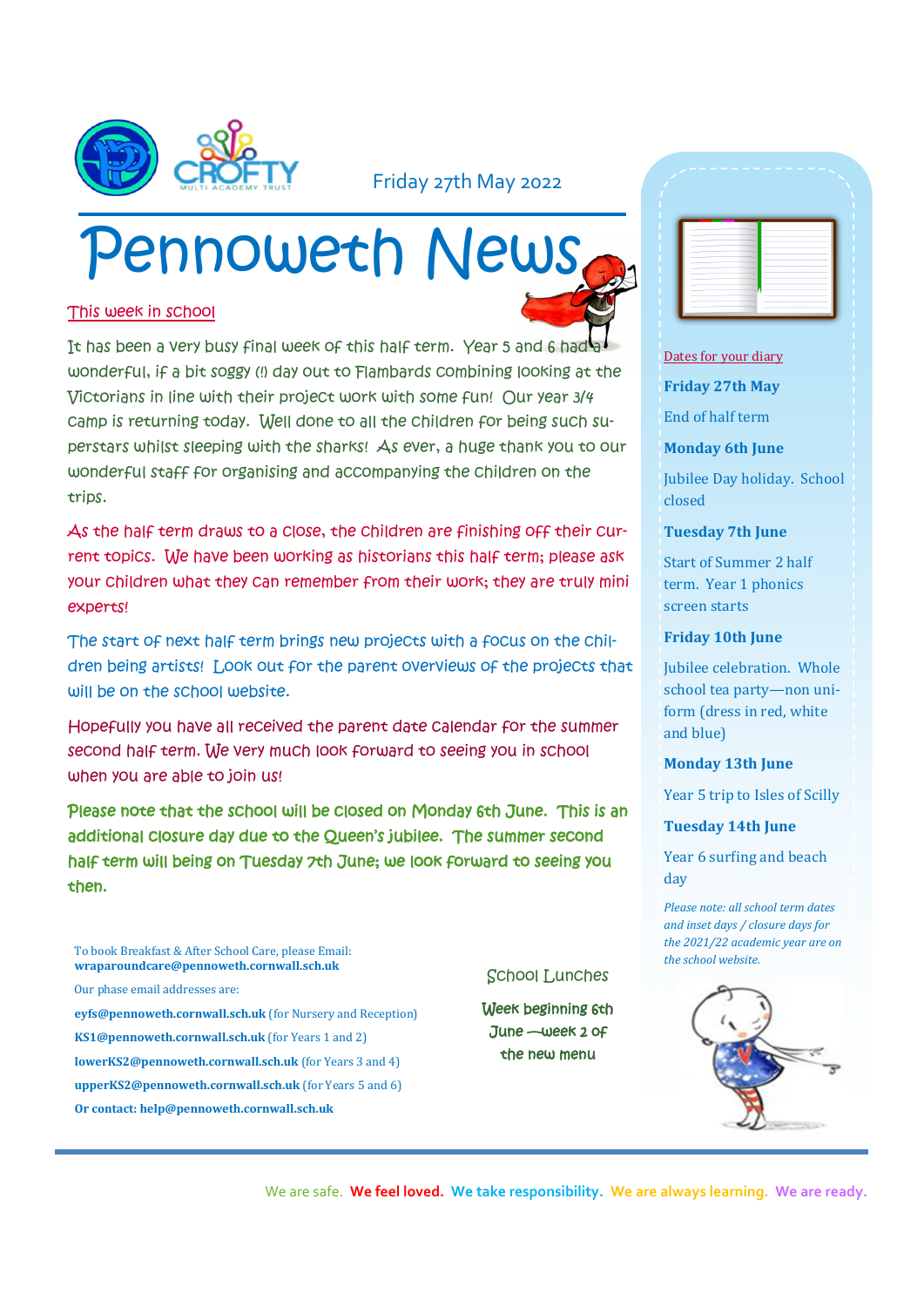## Character Qualities

We have 4 key characteristics that we are always on the lookout for! Each of these is represented by a character.

Considerate children are thoughtful, caring, sympathetic, helpful, polite, attentive, mindful and patient.

Inquisitive children are curious, inquiring, questioning, intrigued and eager to know.

Courageous children are bold, brave, valiant adventurous and determined.

Children who are being fun will be enthusiastic, excited, energetic, cheerful, light-hearted and will laugh!

We also have our Stars of the Week, who have been classroom superstars and DNA Champions for each phase.

| Quality     | Children Spotted in R, y1 and Y2 | Children Spotted in Y3, Y4, Y5 and Y6 |
|-------------|----------------------------------|---------------------------------------|
|             |                                  |                                       |
| Considerate | Porthcurno: Tabetha              | Newlyn: Noah G                        |
|             | Gwithian: Natalie                | Mevagissey: Evie                      |
|             | Marazion Isaiah                  | Porthleven: Rose                      |
|             |                                  | Pendeen: Sonny                        |
|             |                                  | Lizard: Exodus                        |
|             |                                  | Godrevy:Sam                           |
| Inquisitive | Porthcurno: Ruby                 | Newlyn: Aela                          |
|             | Gwithian: Jayden                 | Mevagissey: Adam                      |
|             | Marazion Layla                   | Porthleven:Kaiden                     |
|             |                                  | Pendeen: Amelia                       |
|             |                                  | Lizard: Ashton                        |
|             |                                  | Godrevy: Liv                          |
| Courageous  | Porthcurno: Noah                 | Newlyn: Troy                          |
|             | Gwithian: Natalie                | Mevagissey: Kingsley                  |
|             | <b>Marazion Elodie</b>           | Porthleven: Kizzy                     |
|             |                                  | Pendeen: Walter                       |
|             |                                  | Lizard: Reade                         |
|             |                                  | Godrevy: Alicia                       |
|             | Porthcurno: Lola                 | Newlyn: Elliott                       |
| Fun         | Gwithian: Ollie                  | Mevagissey: Hunter                    |
|             | Marazion Isla                    | Porthleven:Lily                       |
|             |                                  | Pendeen:Dovydas                       |
|             |                                  | Lizard: TJ                            |
|             |                                  | Godrevy: Leo                          |
|             | Restormel: Poppy                 | Newlyn: Zach                          |
|             | Tintagel:Esme                    | Mevagissey:Piran                      |
|             | Porthcurno: Massen               | Porthleven: Jazmin                    |
|             | Gwithian: Blake                  | Pendeen:Jack                          |
|             | <b>Marazion River</b>            | Lizard: McKenzie                      |
|             |                                  | Godrevy: Jack                         |

We are safe champions: KS1: Vinnie, LKS2: Jensen, UKS2: Maddie

We feel loved champions: KS1: Lucy, LKS2: Elsie, UKS2: Ethan

We take responsibility champions: KS1: Carson, LKS2: Theo, UKS2: Marisa

We are always learning champions: KS1: Mia, LKS2: Maddie, UKS2: Isabelle M

We are ready champions: Restormel: Rubi, Tintagel: Alfie, KS1: Cody, LKS2: Freddie, UKS2: Sienna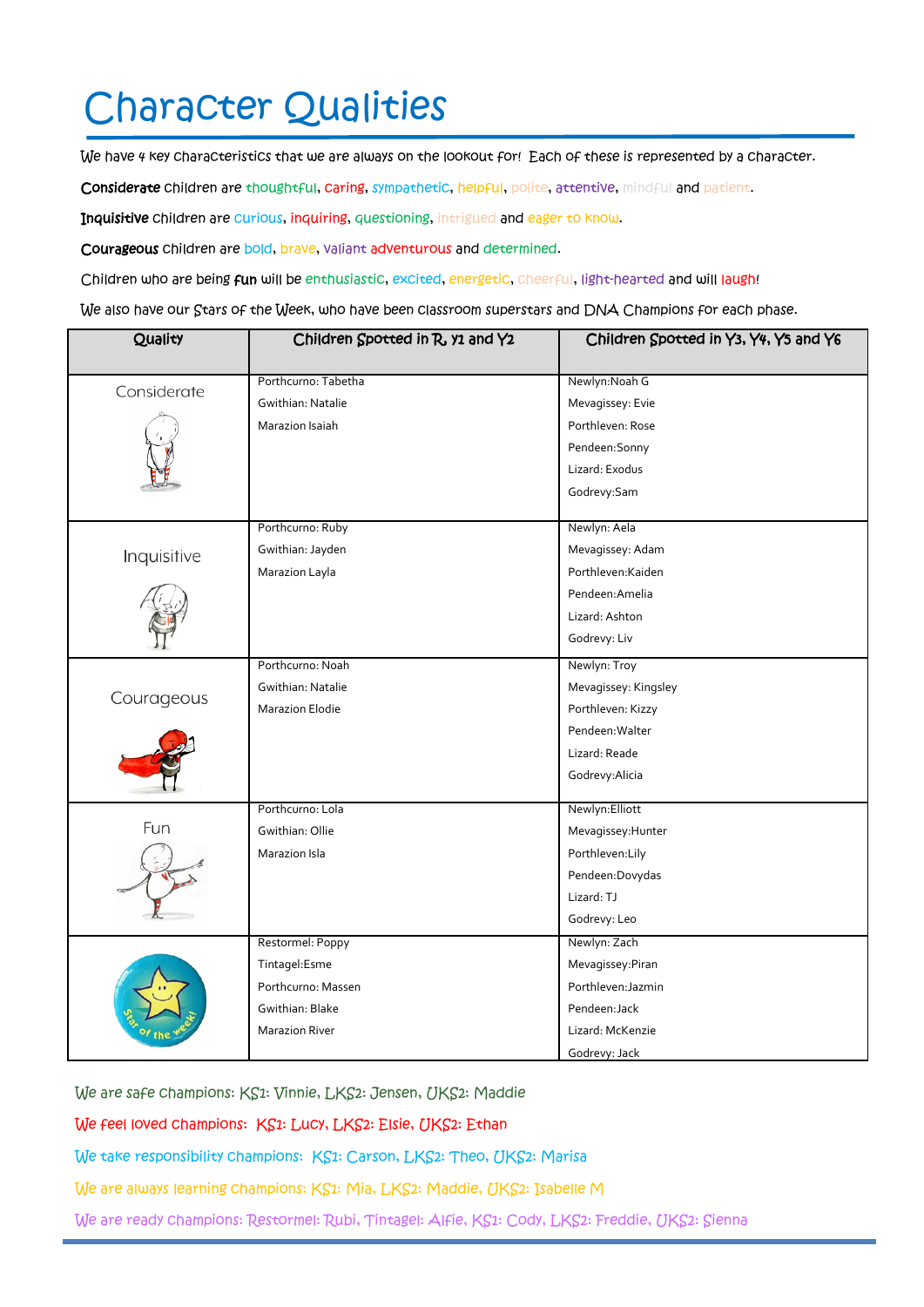## **Wellbeing**

We had three delightful assemblies with each of the key stages on Tuesday morning. It was so encouraging to hear the children so positive about their wellbeing and the things that motivate them. Just a few examples of what some children had decided to change or do this last few weeks. I am going swimming now each week with my mum, I motivated the family to go for a walk in the woods, we helped Dad cook once a week, I motivated my friend in SATs week to do the best she could, I decided to take up the recorder and Mum got me a book and I feel stronger for being more positive and trying new things. There were many more and we really enjoyed hearing these.

We also talked about how it is important to motivate others or support someone who just doesn't feel motivated. One child in year 3 shared how she encouraged her friend to come to the beach with them and dip in the sea. "She wasn't very keen Mrs Gaskin but afterwards she was laughing and enjoyed it."

Remember to try some walks, sea dips, bike riding, playing a board game or a barbecue on the beach this holiday. It can be such fun and a chance to connect as a family. Have a lovely time and please do contact the pastoral team if you need any help.

Mrs Gaskin

## KS1 Cooking Club

KS1 cooking club are in full swing!

They have shown interested and increased their skills and abilities and have already decorated biscuits, made strawberry and watermelon slushes, strawberry and peach shakes, orange cheesecake and this week, rocky road.

We have lots more delicious recipes to try in the coming weeks.

Who needs the Great British Bake Off when you have our Pennoweth bakers!

Mrs Mallaber

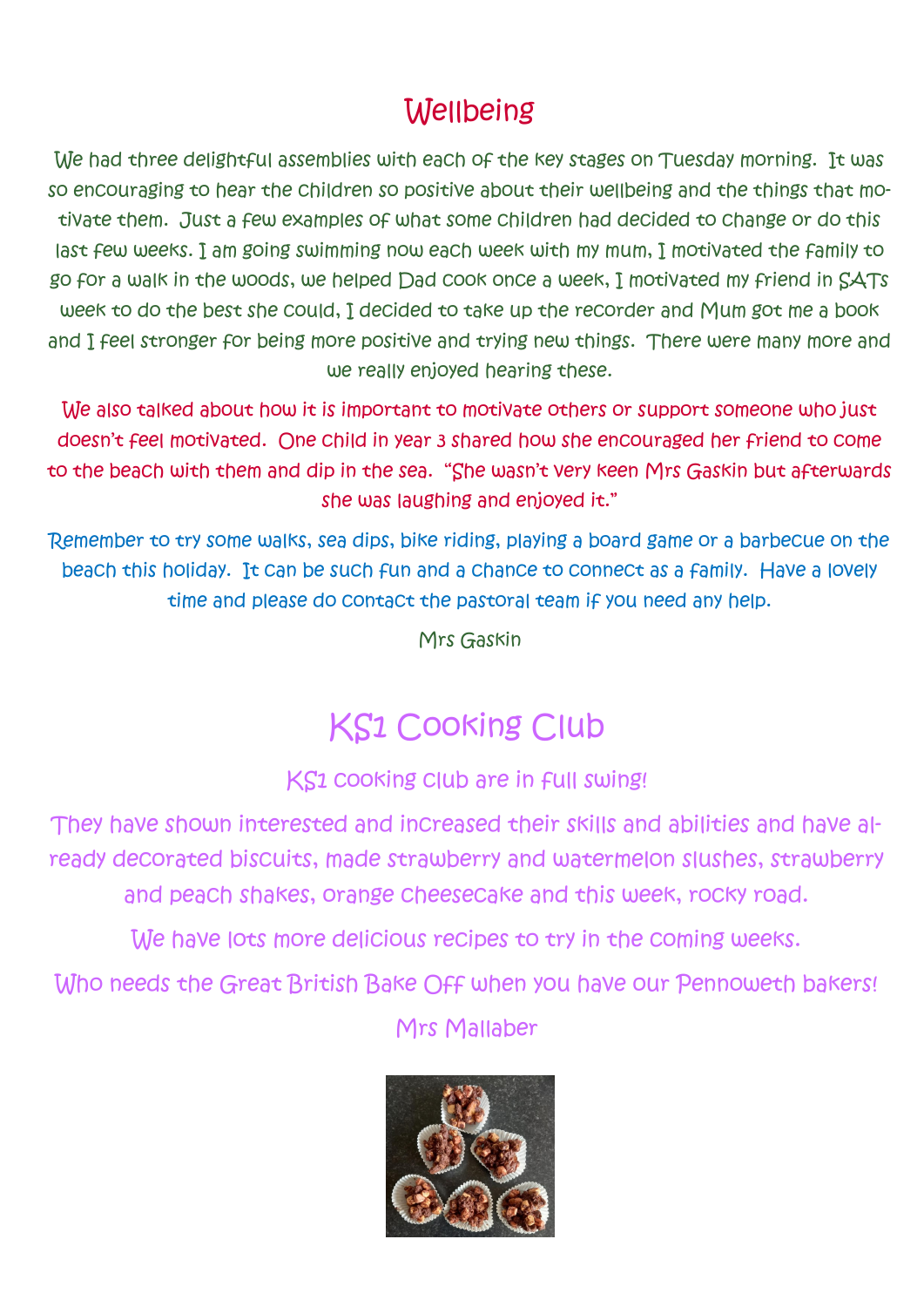## **Unauthorised Exceptional Leave of Absence Information**

The law requires parents to ensure their children receive an efficient full time education and every minute of every day is important. Please help them not to miss any of this valuable time.

We hope that when you have read the information on our website, you will consider that your child's education is too important to take holidays during term time.

If an unauthorised leave of absence is taken, this may incur a penalty notice being issued under Section 444A and 444B of the Education Act 1996. This carries a fine of £60 per child, per parent if paid within 21 days or £120 if paid after this but within 28 days. Failure to pay the penalty notice will result in court action.

## **Unauthorised Late Marks Information**

If your chid is arriving late—after the register has closed at 9am, it will be coded as U which is an unauthorised late mark. If your child accrues 10 unauthorised late marks within 100 sessions (10 weeks) you will be committing an offence under the Education Act 1996.

The school may refer the matter to Cornwall Council who may decide to take legal action against you issuing a penalty notice under Section 444A or 444B of the Education Act 1996. This carries a fine of £60 per child, per parent if paid within 21 days or £120 if paid after this but within 28 days. Failure to pay the penalty notice will result in Court action.

Persistent absences / unauthorised lates not authorised by the school may result in a prosecution in the Magistrates court, leading to fines of up to £2,500 and / or custodial sentences.